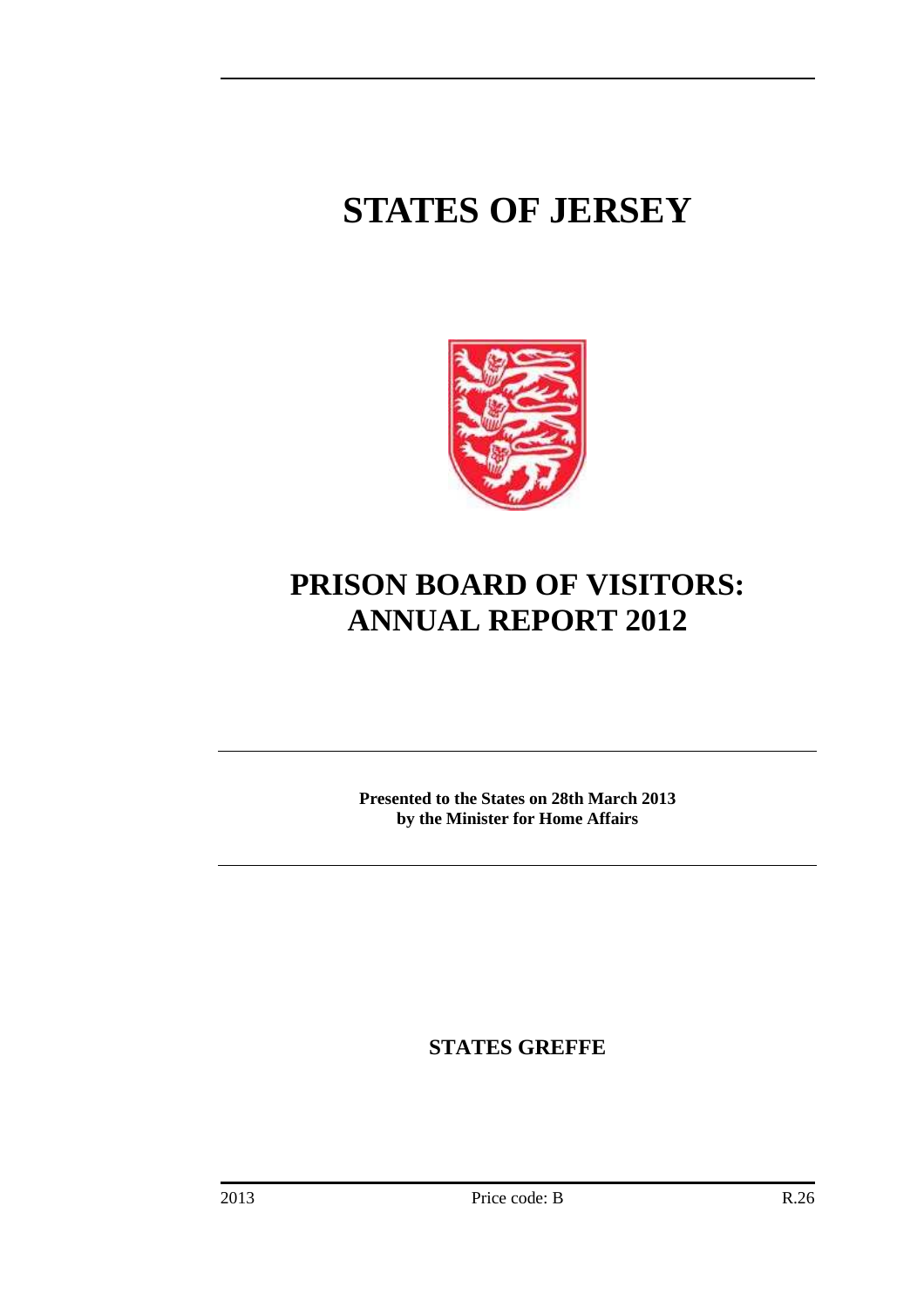# **REPORT**

In accordance with Article 6 of the Prison (Jersey) Law 1957, the following Jurats were appointed by the Superior Number of the Royal Court on 6th December 2011 to constitute the Prison Board of Visitors for 2012 –

Jurat J.C. Tibbo (Chairman) Jurat J. Le Breton (Vice-Chairman) Jurat Mrs. J.M. Clapham (Lieutenant Bailiff) Jurat R.J. Kerley Jurat Mrs. S. Marett-Crosby Jurat Mrs. S. Milner Jurat A.J. Olsen.

Jurat Tibbo retired in January 2012 after 15 years' service on the Board. He was replaced on the Board by Jurat P. Morgan, and Jurat R. Kerley replaced him as Chairman.

Jurat Le Breton retired in August 2012 after 13 years' service on the Board. He was replaced on the Board by Jurat M. Liston, and Jurat Mrs. Marett-Crosby replaced him as Vice-Chairman. The Board would like to express its sincerest thanks to Jurats Tibbo and Le Breton for their many years of dedicated service to the work of the Board.

# **Role of the Board of Visitors**

The Board of Visitors endeavours to provide a sensitive and caring approach to the problems and concerns of the prisoners. This it does by providing an independent perspective on the conditions in and the work of the Prison. By its regular monthly visits the Board is able to keep abreast of the day-to-day workings of the Prison, and in particular the welfare and treatment of the prisoners.

All prisoners are made aware of the Board of Visitors; that the Board visits the Prison once a month and that a Board member makes a further unscheduled visit between the Board's monthly meetings. Each Wing in the Prison has a box into which prisoners can put their requests to see the Board or the visiting member. Whereas some requests are beyond the remit of the Board, it will always listen to them, where necessary look into the prisoner's complaint and, if possible, assist in resolving the problem.

# **Requests to see the Board**

During the year there were 31 applications to see the Board at its monthly meetings, and a further 45 requests made when members of the Board visited individually. Requests for assistance covered a variety of subjects ranging from problems in locating personal possessions, legal concerns and family matters, as well as health and medical problems.

A quorum for a meeting of the Board is 3, and on average 4 members attend each monthly meeting. All monthly meetings of the Board and its meetings with prisoners are minuted. A note is also kept of the subsequent action taken.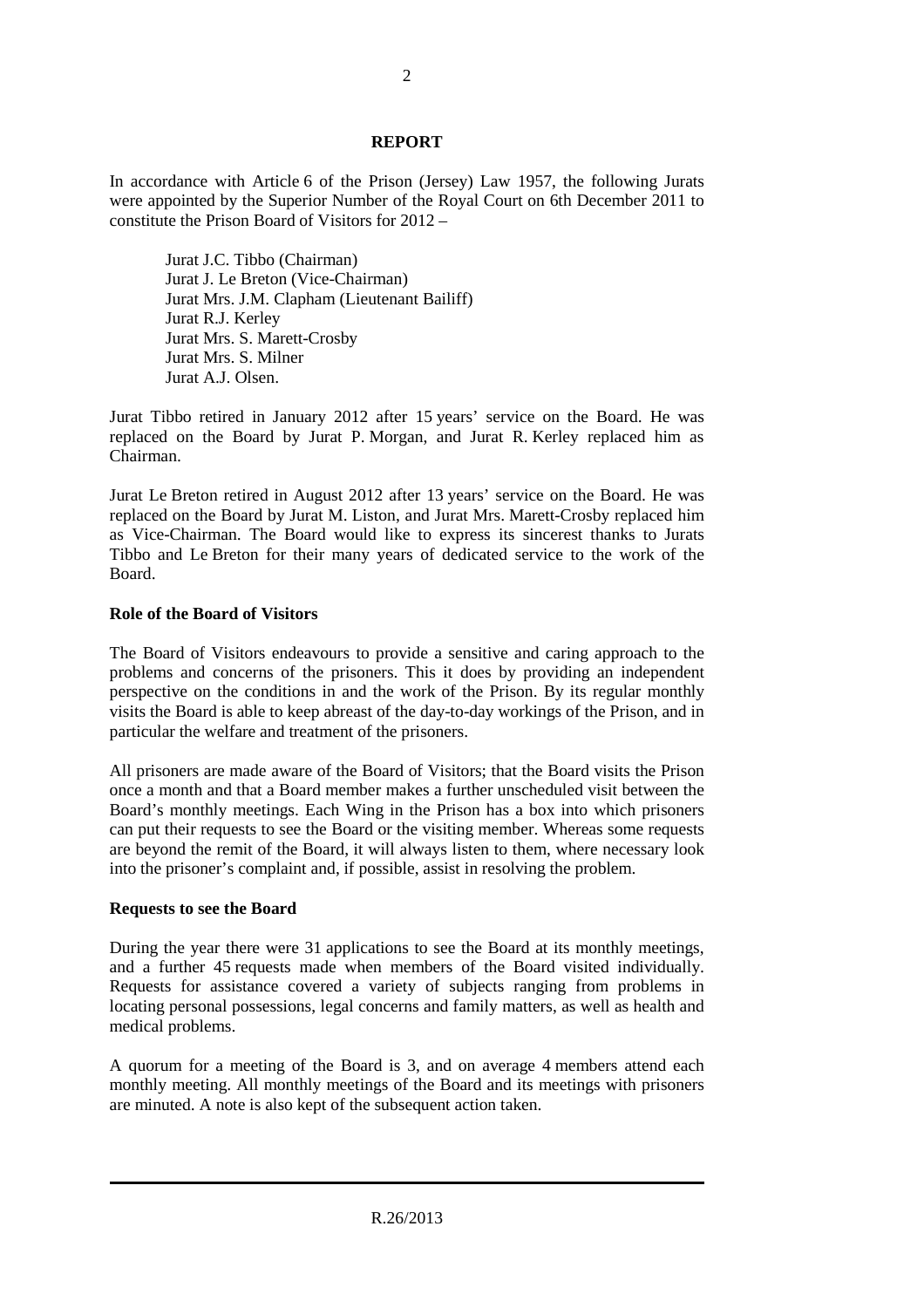# **Liaison with Home Affairs**

The Board held regular meetings throughout the year with the Minister of Home Affairs. Four such meetings took place during 2012. They were attended by the Minister, the Assistant Minister and the Chief Officer, as well as the Prison Governor. These Meetings continue to be a useful forum for the exchange of views on a variety of matters relating to the Prison. The main topics for discussions during the past year have been remand times, prisoners with mental health issues, the introduction of unrestricted transfers and repatriation of prisoners to serve their sentence in their home country.

On 9th November the Board met by invitation with the Education and Home Affairs Scrutiny Panel. The subjects discussed were remand times, prisoners with mental health issues and the accommodation of juvenile and young offenders at La Moye. The Meeting was useful and constructive and the Board was pleased to have the opportunity to express its concerns to the Panel.

# **Operational matters**

The Prison population remained low throughout the year, fluctuating between 150 and 160. The Board has been encouraged by this pleasing trend, and is aware that the Prison population could fall further when the unrestricted transfer and the repatriation of sentenced prisoners schemes come into force in 2013. The Board has noted that there are likely to be staffing implications related to the implementation of these schemes.

It is encouraging to see that most prisoners take full advantage of the many facilities and educational programmes available to them. The sports hall and astro-turf football pitch are well used, as are the library and the art room.

The Board pays regular visits to the kitchens and is always impressed by the quality and variety of food provided for the prisoners. The Board would like to compliment Mr. Pattison-Sowden and his staff, as well as those prisoners who work in the kitchens, on the standard of cleanliness and the enthusiasm that goes into ensuring all inmates get a healthy daily diet. The kitchens are also a popular place for work, and a number of training courses are run to enable prisoners to work towards achieving qualifications in catering.

# **Staff**

In March, members of the Board attended a 'Passing Out Parade' held for 14 new recruits who had successfully completed an intensive period of training to qualify as Prison Officers. The quality of the recruits was very high, as was their performance on the training course. It was an impressive parade that was well attended. These new Prison Officers have made a valuable contribution to staffing efficiencies. A similar recruitment exercise is planned for 2013.

In June, 63 members of staff were presented with the Queen's Diamond Jubilee Medal. The Board was delighted that the excellent service provided by staff had been recognised. Further recognition of staff efficiency was recognised in October when the Prison won the award for 'The Most Successful Change Management Programme' in a competition organised by CIPD.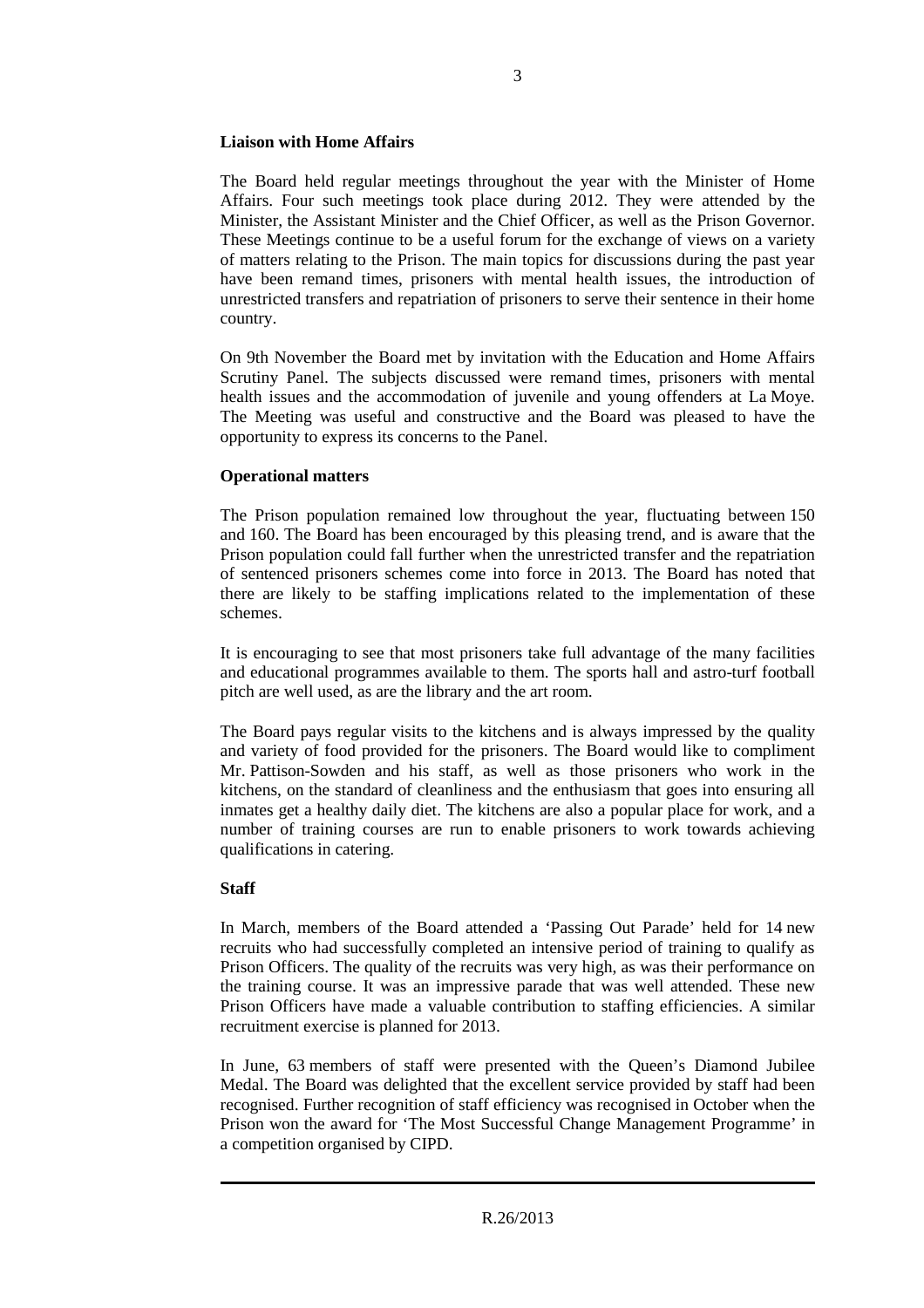# **Property**

During the year the Board has closely followed the building of the new Visitors' Centre and the problems that have led to the delay in its completion. This building will provide a modern facility for Prison visits, as well as much-needed facilities for staff.

The Board has also followed the redevelopment of the horticultural compound with particular interest. The Board is concerned that the size of the compound is continually being reduced to provide room for other development projects. The compound provides a popular and valuable work opportunity for prisoners, as well as the chance to gain useful qualifications in horticulture. It has also provided fresh vegetables for the Prison kitchens. The Board was impressed by the new greenhouse and the classroom block and hopes that the compound will again be able to provide prisoners with the opportunities it did in the past. The Board also hopes that there will be no further reduction to the size of the compound.

# **Art and Crafts**

Now a regular feature in the calendar of the Harbour Gallery, St. Aubin, the 'Inside Out Exhibition' of prisoners' art was again held in March. The Exhibition was opened by Lady McColl and was very well attended by families and the public. The quality of the artwork was again of a high standard, which reflects the success of the Art Department at La Moye. This continues to provide a popular and constructive way for prisoners to spend their time and to express their feelings and frustrations.

# **Remand times**

The length of time that some prisoners are held on remand continues to be of concern to the Board. A review of remand times is presented to the Board at each of its monthly meetings. Through these reviews, the Board is able to monitor the build-up of remand times and to satisfy itself that any delay is unavoidable.

The Board regularly discusses its concerns at the regular meetings held with the Minister for Home Affairs. Although remand times are not his responsibility, the Minister has agreed to pass on the Board's concerns to the Justice Board.

# **Juvenile and Young Offenders**

The Board has been encouraged by the interest shown in this matter by both the Minister for Home Affairs and the Education and Home Affairs Scrutiny Panel, with whom the Board met in November. The Board was pleased to have the opportunity to discuss its concerns with the Panel.

The Board accepts that it does not make economic sense to have a dedicated unit for juvenile and young offenders, as there are times when there are few, if any, such offenders in custody. The Board is of the view that although the existing situation is far from ideal, it may be the only option in these circumstances. The Board pays regular visits to the Juvenile and Young Offenders Wing, and is of the opinion that given this situation, these young people are receiving the best attention possible and are well supported by the staff at La Moye.